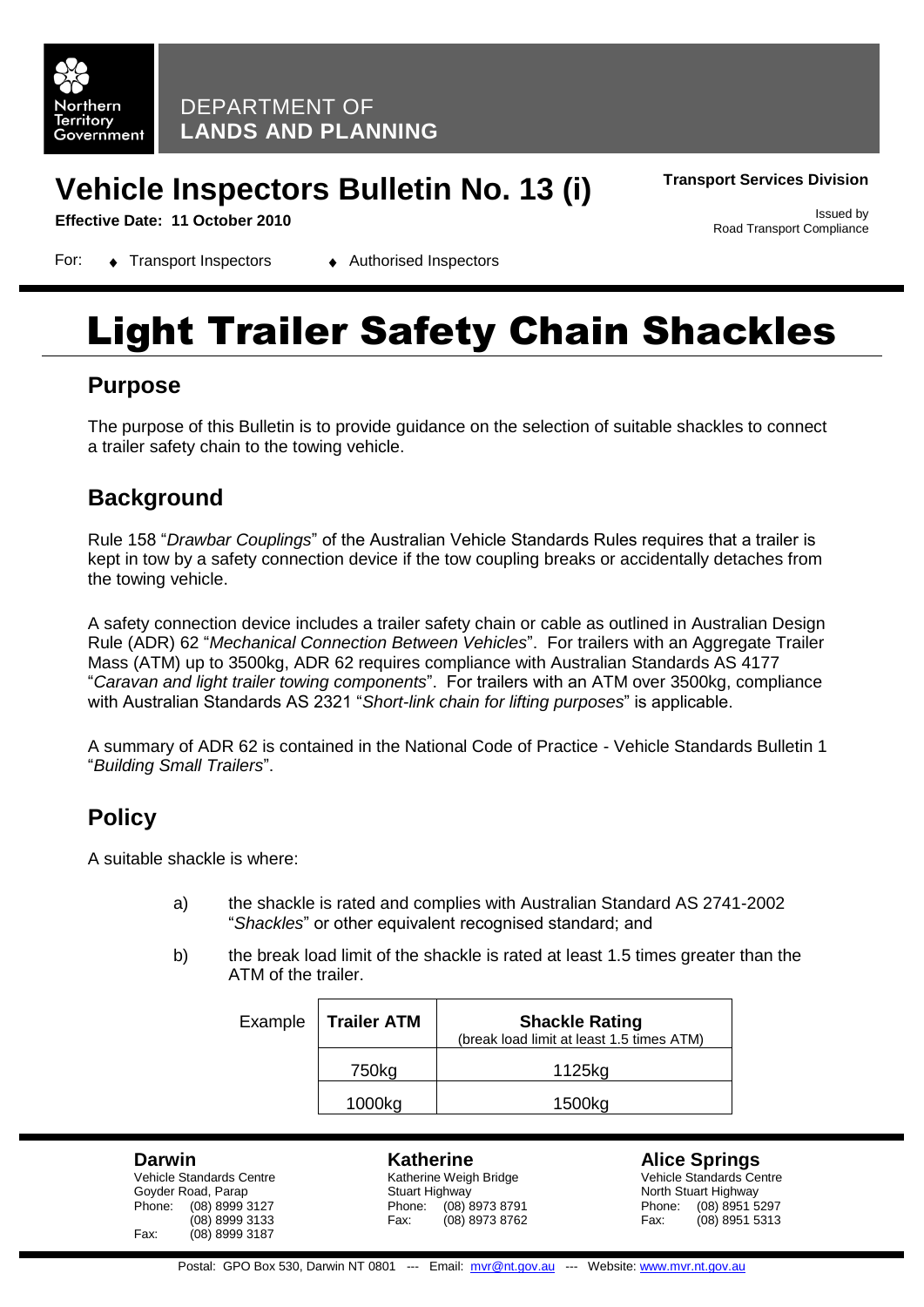## **Requirement**

Markings complying with AS 2741-2002 "*Shackles*" shall be legibly and permanently marked with the following information:

- a) The manufacturer's name or trademark;
- b) Quality grade of the shackle, e.g. ("M" or "4", "S" or "6");
- c) Working Load Limit (WLL) or Rating; and
- d) Identification marking in order to correlate shackle to test certificate.

#### **Note:**

- i. Generally, the break load limit of a rated shackle will be six times greater than its work load limit.
- ii. Pin diameter of shackle will be greater than the diameter of the main shackle body.
- iii. Same size shackles of different quality grades will have a different WLL (i.e. 6mm "S" grade shackle has a greater WLL than a 6mm "M" grade shackle).
- iv. Stainless steel shackles are unsuitable for trailer use due to the material's general low resistance to bending stresses.
- v. "S" or "6" grade "D" Shackles bear similar characteristics to "S" or "6" grade Bow Shackles.
- vi. Bow shackles provide for greater angular usage compared with "D" shackles.
- vii. Rated bolts, chain shackles or other suitable fittings (i.e. hammerlocks) may be used as devices for connection on safety chains providing the break load limit of the device is at least 1.5 times greater than the ATM of the trailer.
- viii. Shackle Matrix refer **Appendix A**

## **Action**

Where non-compliance of a safety chain connection device (i.e. shackle) has been detected, Transport Inspectors and Authorised Inspectors are to alert the driver of the towing vehicle on the requirement to have a suitably rated device.

## **References**

Australian Design Rule (ADR) 62 "*[Mechanical Connection Between Vehicles](http://www.infrastructure.gov.au/roads/motor/design/adr_online.aspx)*" National Code of Practice - [Vehicle Standards Bulletin 1 "](http://www.infrastructure.gov.au/roads/vehicle_regulation/bulletin/vsb1/index.aspx)*Building Small Trailers*" [NT Vehicle Inspectors Bulletin 13 "](http://www.transport.nt.gov.au/mvr/standards/vehicle-inspector-bulletins)*Light Trailer Requirements – Compliance with VSB1*"